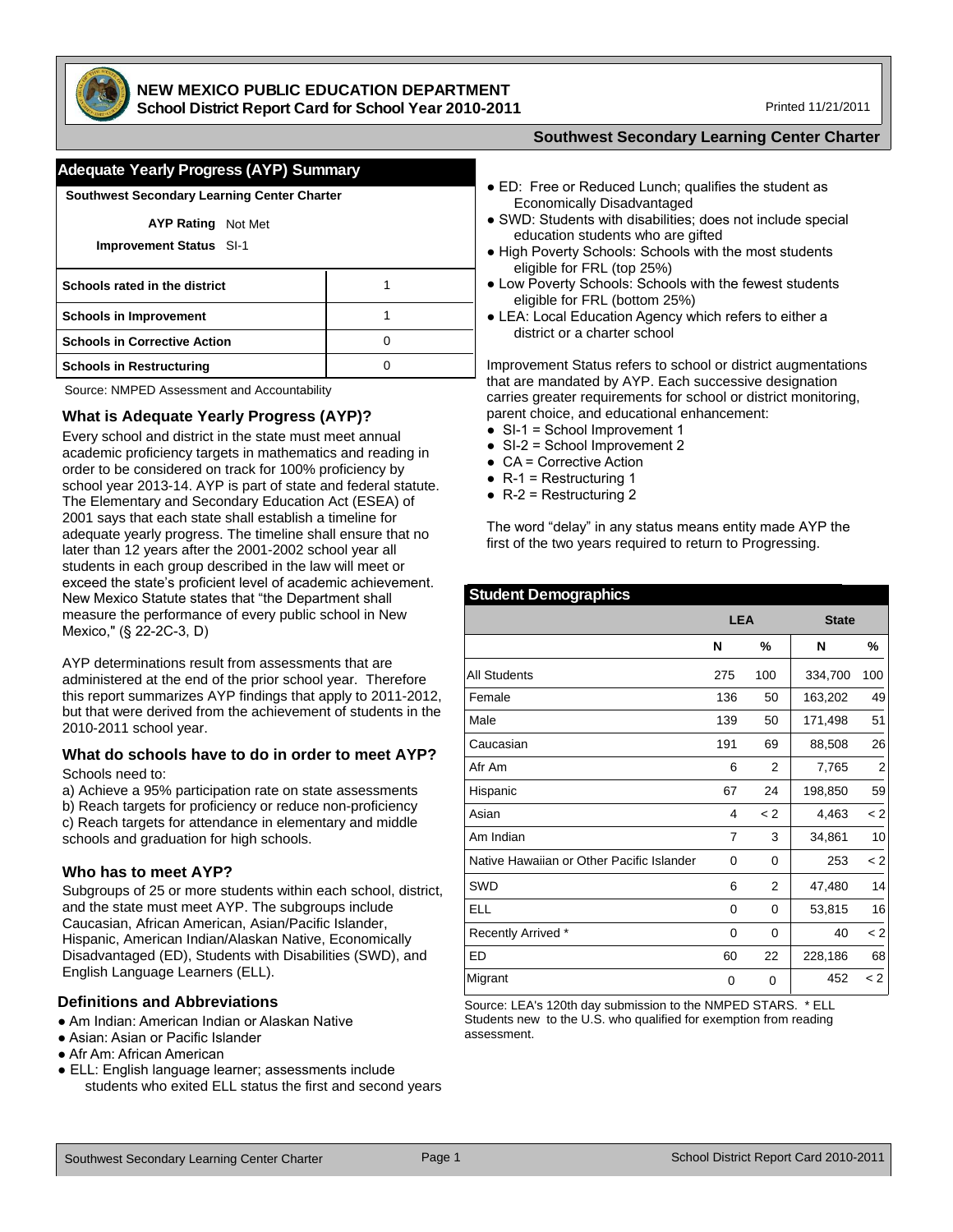| Adequate Yearly Progress (AYP) for Schools within LEA |            |                       |        |            |                              |
|-------------------------------------------------------|------------|-----------------------|--------|------------|------------------------------|
| School                                                | AYP Rating | Improvement<br>Status | School | AYP Rating | Improvement<br><b>Status</b> |
| LEA                                                   | Not Met    | $SI-1$                |        |            |                              |

Source: NMPED Assessment and Accountability

AYP is based on students who have attended a school for a full academic year. Three academic indicators are utilized: 1) mathematics, 2) reading, and 3) either attendance (elementary and middle schools), or graduation (high schools). Results are not reported for subgroups with fewer than 10 students (indicated by a blank).

### **Expenditures**

|                                  | Expenditure (\$) | %     |
|----------------------------------|------------------|-------|
| <b>Direct Instruction</b>        | 1,243,234        | 48    |
| <b>Instructional Support</b>     | 1,374,023        | 52    |
| <b>Students</b>                  | 482,795          | 18    |
| Instruction                      | 0                | $<$ 1 |
| <b>General Administration</b>    | 316,521          | 12    |
| <b>School Administration</b>     | 136,792          | 5     |
| <b>Central Services</b>          | 81,200           | 3     |
| Operations Maintenance           | 356,715          | 14    |
| <b>Student Transportation</b>    | 0                | $<$ 1 |
| Other                            | 0                | $<$ 1 |
| <b>Non-Instructional Support</b> | 0                | <1    |
| <b>Food Services</b>             | 0                | $<$ 1 |
| <b>Community Services</b>        | 0                | $<$ 1 |
| <b>Capital Outlay</b>            | 0                | <1    |
| Total                            | 2,617,257        | 100   |

|  | <b>School Board Training</b> |
|--|------------------------------|
|  |                              |

| <b>Board Member</b> | Number of<br>Points* |
|---------------------|----------------------|
| Aggie Lopez         | 5                    |
| Ann Johnson         | 5                    |
| Jack Gibson         | 5                    |
| Joe Provonzie       | 5                    |
| Sharon Huber        |                      |

Source: New Mexico School Board Association \* Board members must accumulate five points during the year by attending specific training; does not reflect additional training that board members may have received.

Source: Projected expenditures reported to NMPED School Budget Office.

### **State Assessment Results (district results exclude charter schools)**

Students are assessed in reading, mathematics and science in grades 3-8 and 11 by the Standards Based Assessment (SBA) and the NM Alternative Proficiency Assessment (NMAPA) for students with significant disabilities. These assessments were developed to measure the NM standards and benchmarks that educators and the public determined are important for our students to master. The assessment results are for all students enrolled and present during testing in March 2011. District summaries do not include students from charter schools, which are reported separately. Results for groups with fewer than 10 students are not reported to meet confidentiality requirements. Percents may not add to 100, due to rounding.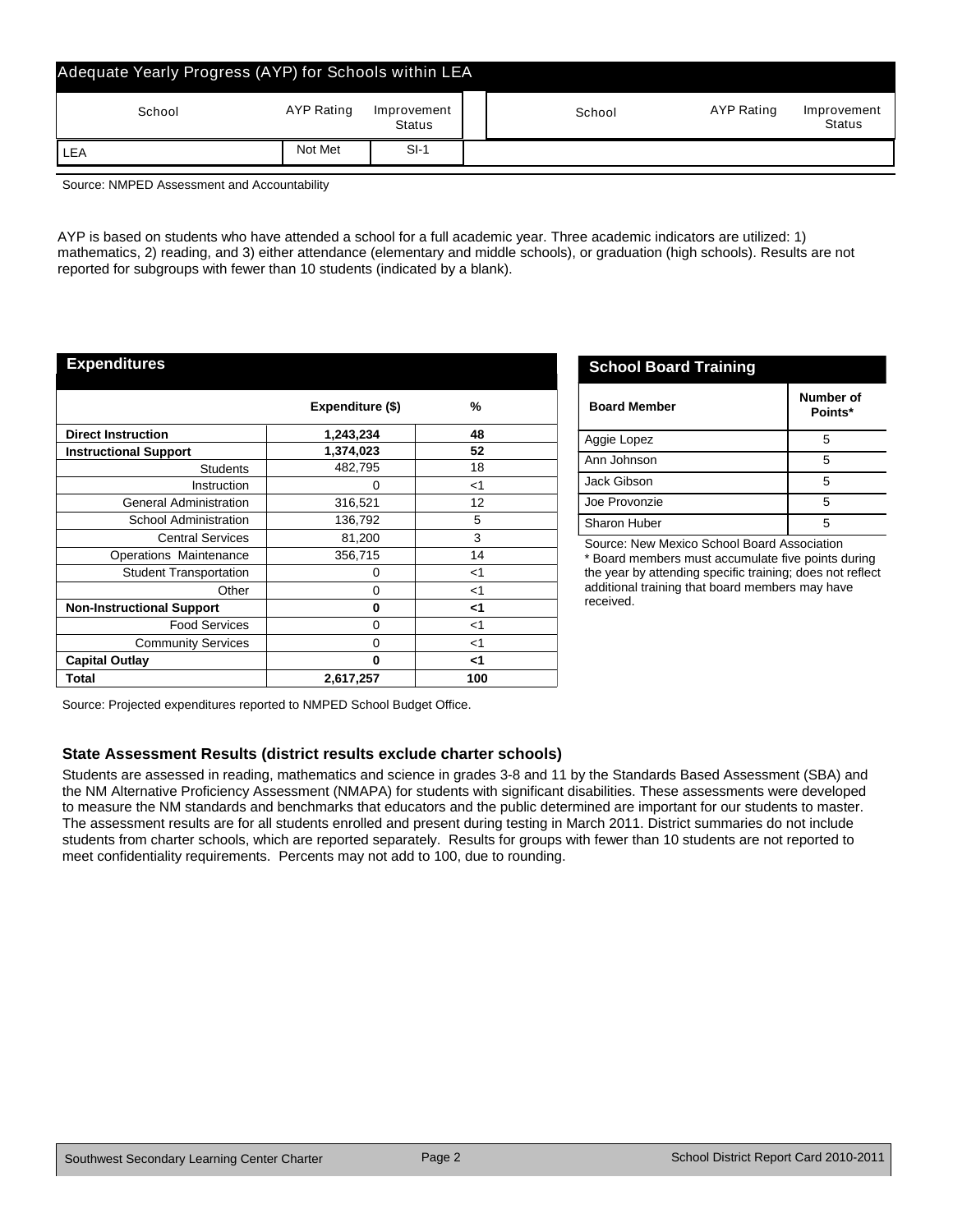|                      | Proficiencies for Subgroups - All <sup>1</sup> - within LEA |                  |          |                |              |                   |                             |                           |                  |          |                             |                 |                   |             |                       |                  |          |                             |                 |                   |           |
|----------------------|-------------------------------------------------------------|------------------|----------|----------------|--------------|-------------------|-----------------------------|---------------------------|------------------|----------|-----------------------------|-----------------|-------------------|-------------|-----------------------|------------------|----------|-----------------------------|-----------------|-------------------|-----------|
|                      |                                                             |                  |          | <b>READING</b> |              |                   |                             |                           |                  |          | <b>MATH</b>                 |                 |                   |             |                       |                  |          | <b>SCIENCE</b>              |                 |                   |           |
|                      |                                                             |                  |          |                |              |                   | % at Each Proficiency Level |                           |                  |          | % at Each Proficiency Level |                 |                   |             |                       |                  |          | % at Each Proficiency Level |                 |                   |           |
| 7th<br>Grade         | Participating<br>$\%$                                       | Number<br>Tested | Advanced | Proficient     | Nearing Prof | Beginning<br>Step | Not Valid                   | Participating<br>$\aleph$ | Number<br>Testec | Advanced | Proficient                  | Nearing<br>Prof | Beginning<br>Step | Not Valid   | Participating<br>$\%$ | Number<br>Tested | Advanced | Proficient                  | Nearing<br>Prof | Beginning<br>Step | Not Valid |
| <b>State Current</b> | 100                                                         | 24,366           | 6        | 42             | 36           | 16                | $\mathbf 0$                 | 100                       | 24,375           | 5        | 33                          | 38              | 24                | $\mathbf 0$ | 99                    | 24,362           | 9        | 31                          | 35              | 25                | 1         |
| <b>State Prior</b>   | 100                                                         | 24,156           | 8        | 42             | 40           | 10                | $\mathbf 0$                 | 100                       | 24,159           | 9        | 24                          | 50              | 16                | $\mathbf 0$ | 100                   | 24,152           | 3        | 36                          | 49              | 10                | 0         |
| <b>LEA Current</b>   | 100                                                         | 11               | 18       | 55             | 27           | 0                 | $\mathbf{0}$                | 100                       | 11               | 18       | 64                          | 18              | 0                 | $\mathbf 0$ | 100                   | 11               | 45       | 45                          | 9               | 0                 | 0         |
| <b>LEA Prior</b>     |                                                             |                  |          |                |              |                   |                             |                           |                  |          |                             |                 |                   |             |                       |                  |          |                             |                 |                   |           |
| Female               |                                                             | 4                |          |                |              |                   |                             |                           | 4                |          |                             |                 |                   |             |                       | 4                |          |                             |                 |                   |           |
| Male                 |                                                             | $\overline{7}$   |          |                |              |                   |                             |                           | 7                |          |                             |                 |                   |             |                       | $\overline{7}$   |          |                             |                 |                   |           |
| Caucasian            |                                                             | $\overline{7}$   |          |                |              |                   |                             |                           | $\overline{7}$   |          |                             |                 |                   |             |                       | $\overline{7}$   |          |                             |                 |                   |           |
| Afr Am               |                                                             | 0                |          |                |              |                   |                             |                           | 0                |          |                             |                 |                   |             |                       | $\mathbf 0$      |          |                             |                 |                   |           |
| Hispanic             |                                                             | 3                |          |                |              |                   |                             |                           | 3                |          |                             |                 |                   |             |                       | 3                |          |                             |                 |                   |           |
| Asian                |                                                             | 1                |          |                |              |                   |                             |                           | 1                |          |                             |                 |                   |             |                       | $\mathbf{1}$     |          |                             |                 |                   |           |
| Am Indian            |                                                             | 0                |          |                |              |                   |                             |                           | 0                |          |                             |                 |                   |             |                       | $\mathbf 0$      |          |                             |                 |                   |           |
| <b>ELL</b>           |                                                             | 0                |          |                |              |                   |                             |                           | 0                |          |                             |                 |                   |             |                       | $\mathbf 0$      |          |                             |                 |                   |           |
| <b>ED</b>            |                                                             | 4                |          |                |              |                   |                             |                           | 4                |          |                             |                 |                   |             |                       | 4                |          |                             |                 |                   |           |
| SWD                  |                                                             | $\Omega$         |          |                |              |                   |                             |                           | $\Omega$         |          |                             |                 |                   |             |                       | $\Omega$         |          |                             |                 |                   |           |

Source: NMPED Assessment and Accountability; 'All students tested – not limited to Full Academic Year; Blank = Too few or no students to report

## **Proficiencies for Subgroups - All<sup>1</sup> - within LEA**

|                      |                            |                  |                     | <b>READING</b>              |              |                   |                |                            |                  |          | <b>MATH</b>                 |                 |                   |                |                            |                  |                    | <b>SCIENCE</b>              |                 |                   |           |
|----------------------|----------------------------|------------------|---------------------|-----------------------------|--------------|-------------------|----------------|----------------------------|------------------|----------|-----------------------------|-----------------|-------------------|----------------|----------------------------|------------------|--------------------|-----------------------------|-----------------|-------------------|-----------|
|                      |                            |                  |                     | % at Each Proficiency Level |              |                   |                |                            |                  |          | % at Each Proficiency Level |                 |                   |                |                            |                  |                    | % at Each Proficiency Level |                 |                   |           |
| 8th<br>Grade         | Participating<br>$\approx$ | Number<br>Tested | Advance<br>$\Omega$ | Proficient                  | Nearing Prof | Beginning<br>Step | Not Valid      | Participating<br>$\approx$ | Number<br>Tested | Advanced | Proficient                  | Nearing<br>Prof | Beginning<br>Step | Not Valid      | Participating<br>$\approx$ | Number<br>Tested | Advance<br>$\circ$ | Proficient                  | Nearing<br>Prof | Beginning<br>Step | Not Valid |
| <b>State Current</b> | 100                        | 24,055           | 7                   | 47                          | 29           | 17                | $\mathbf 0$    | 100                        | 24,058           | 4        | 36                          | 43              | 16                | 0              |                            | 1                |                    |                             |                 |                   |           |
| <b>State Prior</b>   | 100                        | 23,689           | 6                   | 54                          | 30           | 9                 | 0              | 100                        | 23,693           | 8        | 32                          | 53              | $\overline{7}$    | $\Omega$       | 99                         | 23,688           |                    | 28                          | 58              | 13                | 1         |
| <b>LEA Current</b>   | 95                         | 22               | 9                   | 68                          | 14           | 5                 | 5              | 95                         | 22               | 5        | 73                          | 18              | $\Omega$          | 5              |                            |                  |                    |                             |                 |                   |           |
| <b>LEA Prior</b>     |                            |                  |                     |                             |              |                   |                |                            |                  |          |                             |                 |                   |                |                            |                  |                    |                             |                 |                   |           |
| Female               | 100                        | 12               | 17                  | 58                          | 17           | 8                 | 0              | 100                        | 12               | 8        | 67                          | 25              | 0                 | 0              |                            |                  |                    |                             |                 |                   |           |
| Male                 | 90                         | 10               | 0                   | 80                          | 10           | 0                 | 10             | 90                         | 10               | 0        | 80                          | 10              | 0                 | 10             |                            |                  |                    |                             |                 |                   |           |
| Caucasian            | 93                         | 15               | 13                  | 60                          | 13           | $\overline{7}$    | $\overline{7}$ | 93                         | 15               | 7        | 67                          | 20              | 0                 | $\overline{7}$ |                            |                  |                    |                             |                 |                   |           |
| Afr Am               |                            | $\mathbf{1}$     |                     |                             |              |                   |                |                            | 1                |          |                             |                 |                   |                |                            |                  |                    |                             |                 |                   |           |
| Hispanic             |                            | 4                |                     |                             |              |                   |                |                            | 4                |          |                             |                 |                   |                |                            |                  |                    |                             |                 |                   |           |
| Asian                |                            | 0                |                     |                             |              |                   |                |                            | 0                |          |                             |                 |                   |                |                            | 0                |                    |                             |                 |                   |           |
| Am Indian            |                            | 2                |                     |                             |              |                   |                |                            | $\overline{2}$   |          |                             |                 |                   |                |                            |                  |                    |                             |                 |                   |           |
| <b>ELL</b>           |                            | 0                |                     |                             |              |                   |                |                            | $\Omega$         |          |                             |                 |                   |                |                            | 0                |                    |                             |                 |                   |           |
| <b>ED</b>            |                            | 6                |                     |                             |              |                   |                |                            | 6                |          |                             |                 |                   |                |                            |                  |                    |                             |                 |                   |           |
| SWD                  |                            | $\Omega$         |                     |                             |              |                   |                |                            | 0                |          |                             |                 |                   |                |                            | 0                |                    |                             |                 |                   |           |

Source: NMPED Assessment and Accountability; 'All students tested - not limited to Full Academic Year;

Blank = Too few or no students to report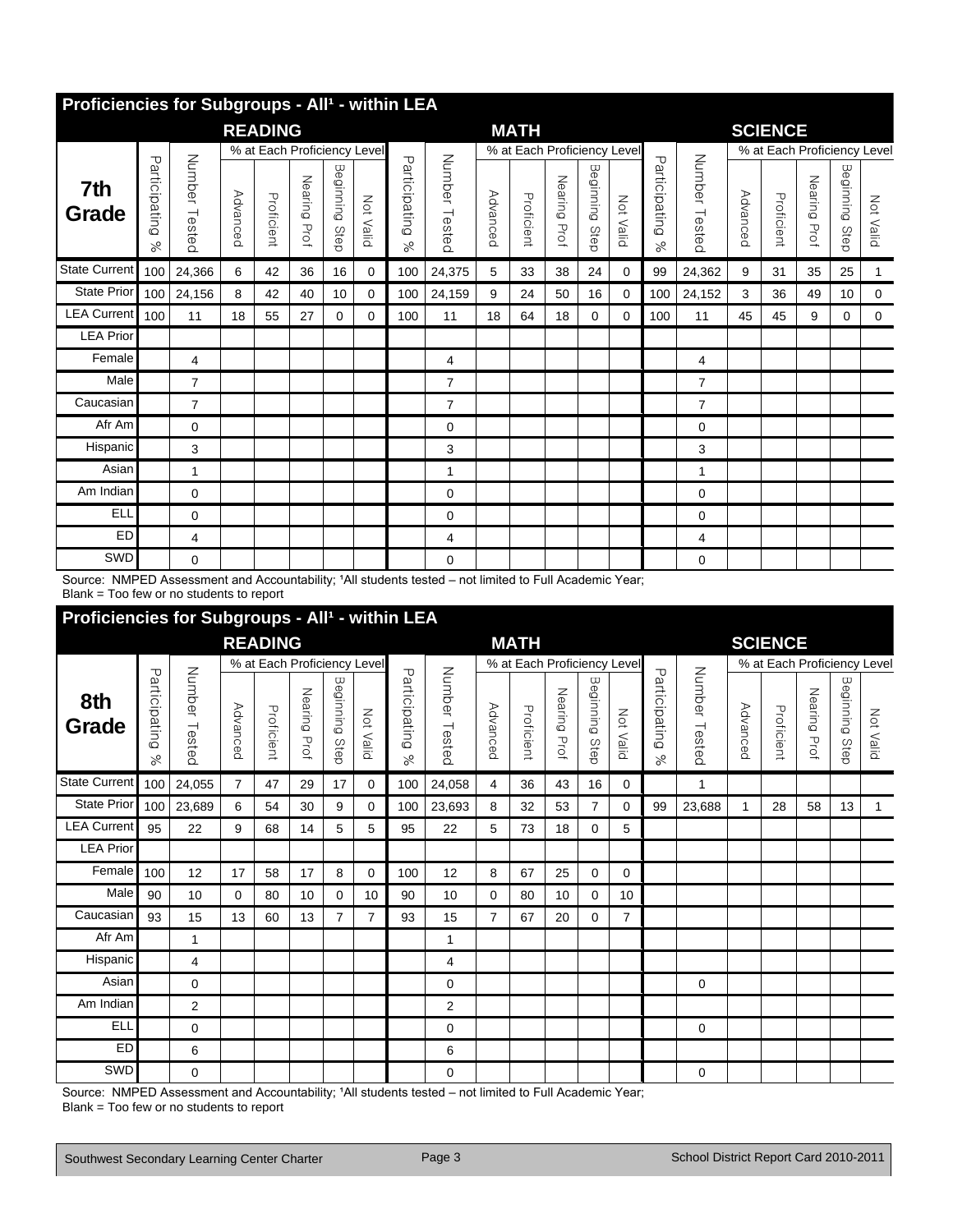|                      | <b>Proficiencies for Subgroups within LEA</b> |                  |          |                             |                 |                   |           |                     |                  |          |                             |                 |                   |              |                            |                  |                |                             |                 |                   |                  |
|----------------------|-----------------------------------------------|------------------|----------|-----------------------------|-----------------|-------------------|-----------|---------------------|------------------|----------|-----------------------------|-----------------|-------------------|--------------|----------------------------|------------------|----------------|-----------------------------|-----------------|-------------------|------------------|
|                      |                                               |                  |          | <b>READING</b>              |                 |                   |           |                     |                  |          | <b>MATH</b>                 |                 |                   |              |                            |                  |                | <b>SCIENCE</b>              |                 |                   |                  |
|                      |                                               |                  |          | % at Each Proficiency Level |                 |                   |           |                     |                  |          | % at Each Proficiency Level |                 |                   |              |                            |                  |                | % at Each Proficiency Level |                 |                   |                  |
| 11th<br>Grade        | Particip<br>puțing<br>ಸ                       | Number<br>Tested | Advanced | Proficient                  | Nearing<br>Prof | Beginning<br>Step | Not Valid | Participating<br>Se | Number<br>Testec | Advanced | Proficient                  | Nearing<br>Prof | Beginning<br>Step | Not Valic    | Participating<br>$\approx$ | Number<br>Tested | Advanced       | Proficient                  | Nearing<br>Prof | Beginning<br>Step | <b>Not Valid</b> |
| <b>State Current</b> | 99                                            | 20,737           | 10       | 38                          | 38              | 14                | 1         | 99                  | 20,733           | 6        | 32                          | 49              | 12                |              | 98                         | 20,726           | 4              | 35                          | 42              | 17                | $\overline{2}$   |
| <b>State Prior</b>   | 99                                            | 20,199           | 8        | 46                          | 34              | 10                | 1         | 99                  | 20,190           | 10       | 26                          | 37              | 25                |              | 98                         | 20,184           | 1              | 32                          | 56              | 9                 | 2                |
| <b>LEA Current</b>   | 100                                           | 47               | 13       | 60                          | 26              | $\overline{2}$    | $\Omega$  | 100                 | 47               | 11       | 57                          | 30              | $\overline{2}$    | 0            | 100                        | 47               | 6              | 70                          | 21              | 2                 | 0                |
| <b>LEA Prior</b>     |                                               |                  |          |                             |                 |                   |           |                     |                  |          |                             |                 |                   |              |                            |                  |                |                             |                 |                   |                  |
| Female               | 100                                           | 26               | 15       | 65                          | 19              | 0                 | 0         | 100                 | 26               | 12       | 46                          | 38              | 4                 | $\mathbf 0$  | 100                        | 26               | 4              | 62                          | 31              | 4                 | 0                |
| Male                 | 100                                           | 21               | 10       | 52                          | 33              | 5                 | 0         | 100                 | 21               | 10       | 71                          | 19              | 0                 | $\mathbf{0}$ | 100                        | 21               | 10             | 81                          | 10              | 0                 | 0                |
| Caucasian            | 100                                           | 30               | 13       | 67                          | 20              | 0                 | $\Omega$  | 100                 | 30               | 10       | 60                          | 27              | 3                 | 0            | 100                        | 30               | $\overline{7}$ | 77                          | 17              | 0                 | $\mathbf 0$      |
| Afr Am               |                                               | 3                |          |                             |                 |                   |           |                     | 3                |          |                             |                 |                   |              |                            | 3                |                |                             |                 |                   |                  |
| Hispanic             | 100                                           | 13               | 0        | 54                          | 38              | 8                 | 0         | 100                 | 13               | 8        | 54                          | 38              | 0                 | 0            | 100                        | 13               | 0              | 62                          | 31              | 8                 | 0                |
| Asian                |                                               | 0                |          |                             |                 |                   |           |                     | 0                |          |                             |                 |                   |              |                            | $\Omega$         |                |                             |                 |                   |                  |
| Am Indian            |                                               | 1                |          |                             |                 |                   |           |                     | 1                |          |                             |                 |                   |              |                            | -1               |                |                             |                 |                   |                  |
| <b>ELL</b>           |                                               | 0                |          |                             |                 |                   |           |                     | 0                |          |                             |                 |                   |              |                            | $\mathbf 0$      |                |                             |                 |                   |                  |
| <b>ED</b>            | 100                                           | 13               | 23       | 54                          | 23              | 0                 | 0         | 100                 | 13               | 8        | 46                          | 38              | 8                 | 0            | 100                        | 13               | 8              | 62                          | 31              | 0                 | 0                |
| SWD                  |                                               | 1                |          |                             |                 |                   |           |                     | 1                |          |                             |                 |                   |              |                            | 1                |                |                             |                 |                   |                  |

Source: PED Assessment and Accountability; All students tested, not limited to Full Academic Year Blanks = Too few students to report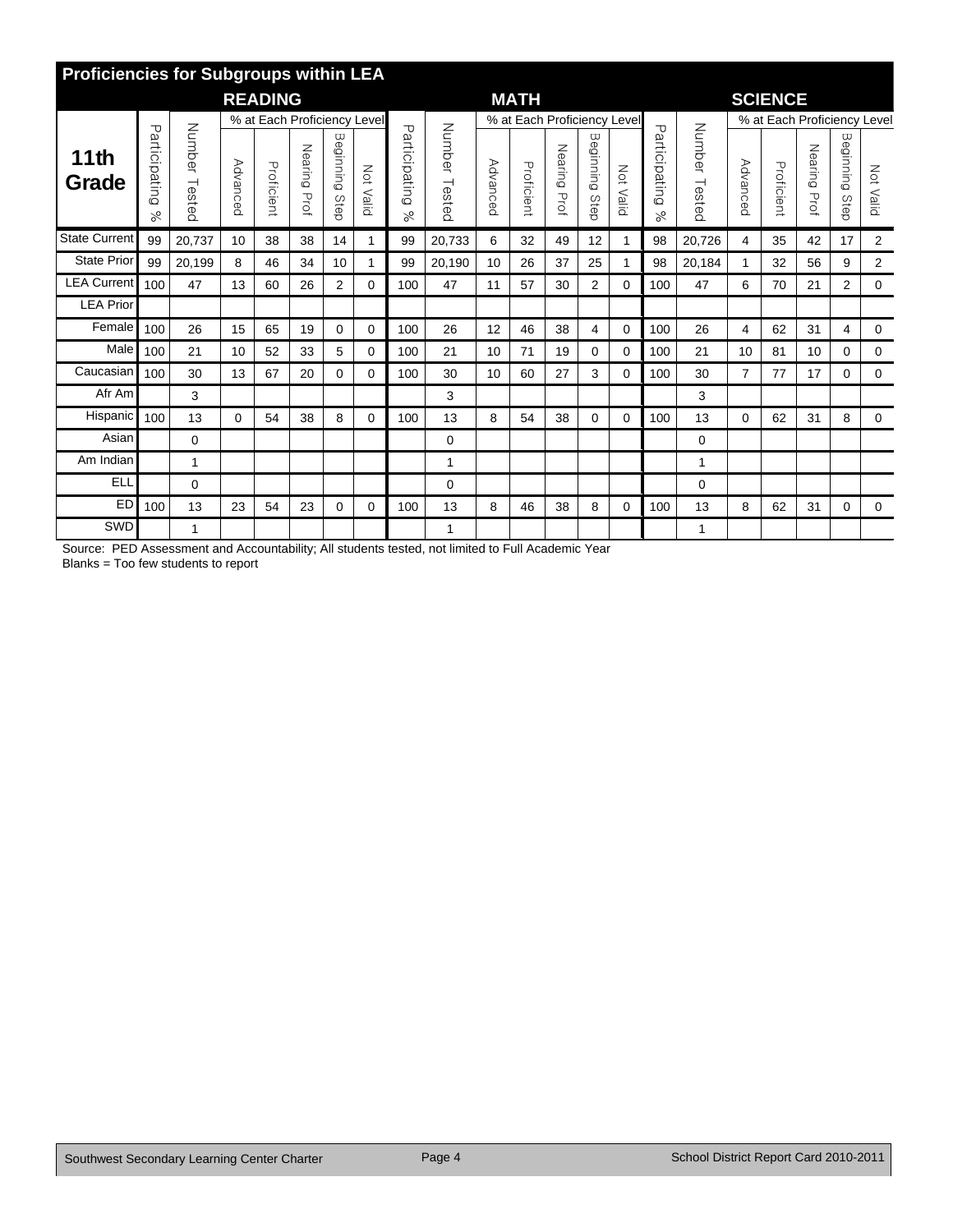| <b>Graduation - High School 4-Year Cohort Graduation within LEA</b> |           |      |             |      |              |                    |            |    |             |   |                     |               |              |   |          |      |          |   |    |   |                       |    |
|---------------------------------------------------------------------|-----------|------|-------------|------|--------------|--------------------|------------|----|-------------|---|---------------------|---------------|--------------|---|----------|------|----------|---|----|---|-----------------------|----|
| Group                                                               | ≧         |      | ╖<br>உ<br>ಹ |      | Male         |                    | ဌ<br>casia |    | ≩<br>ъ<br>Φ |   | 하.<br>C             |               | ⋗<br>≌.<br>ω |   | ⋗<br>o.  |      | 罒        |   | ທ  |   | 晋                     |    |
|                                                                     | N         | $\%$ | N           | $\%$ | N            | $\%$               | N          | %  | N           | % | N                   | $\frac{9}{6}$ | N            | % | N        | $\%$ | N        | % | N  | % | N                     | %  |
| <b>STATE</b>                                                        | 26,490 67 |      | 12,895      |      | 72 13,595 63 |                    | 7,863      |    |             |   | 76 616 62 14,394 64 |               | 351          |   | 84 3,266 |      | 60 9,271 |   |    |   | 61 5,209 66 14,089 61 |    |
| LEA                                                                 | 101       | 61   | 43          | 76   | 58           | $.51$ <sup>'</sup> | 68         | 58 |             |   | 25                  | 72            |              |   |          |      | 8        |   | 14 |   | 18                    | 49 |

 Source: PED Assessment and Accountability. Class of 2010;Aall students ever enrolled including part time. Blanks = Too few or no students to report

**Graduation - High School 5-Year Cohort Graduation within LEA All Female Male Caucasian Af Amer Hispanic Asian Am Ind ELL SWD Group** N |%| N |%| N |%| N |%| N |%| N |%| N |%| N |%| N |%| N |%| N |% STATE 27,290 70 | 13,270 74 14,020 68 | 8,440 | 78 | 744 | 68 | 14,137 | 67 | 340 | 85 | 3,629 | 64 | 9,820 | 68 | 5,530 | 68 | 13,486 | 65 LEA 78 67 36 77 42 60 54 69 4 18 60 1 1 8 13 69 24 54

 Source: PED Assessment and Accountability. Class of 2009; All students ever enrolled including part time. Blanks = Too few or no students to report

| <b>Graduation - High School Non-Graduates within LEA</b> |                    |   |                      |    |                 |    |                       |    |  |  |
|----------------------------------------------------------|--------------------|---|----------------------|----|-----------------|----|-----------------------|----|--|--|
| Group                                                    | <b>Certificate</b> |   | <b>Status Unkown</b> |    | <b>Exit Out</b> |    | <b>Still Enrolled</b> |    |  |  |
|                                                          | N                  | % | N                    | %  |                 | %  | N                     | %  |  |  |
| <b>STATE</b>                                             | 310                |   | 5.489                | 21 | 1.734           |    | 1.334                 |    |  |  |
| LEA                                                      |                    |   |                      |    | 19              | 19 | 12                    | 12 |  |  |

Source: PED Assessment and Accountability; Class of 2010; All students ever enrolled including part time; Blank = Too few or no students to report; Certificate: completed course work but did not pass exit exam; Status Unknown: dropped out or whereabouts unknown; Exit Out: exited with intent to get GED or other vocational credential; Still Enrolled: continuing high school enrollment past 4th year

| <b>Teacher Quality, Credentials</b> |                                           |                                                                        |
|-------------------------------------|-------------------------------------------|------------------------------------------------------------------------|
|                                     | Emergency/Provisional<br>Credentials<br>% | Core Classes Not Taught by<br><b>Highly Qualified Teachers</b><br>$\%$ |
| <b>STATE</b>                        |                                           |                                                                        |
| LEA                                 |                                           | 0.0                                                                    |

Source: LEA's 120th day submission to NMPED;

Blank = No data available

| <b>Teacher Quality, Level of Education</b> |                       |                       |                     |  |  |  |  |
|--------------------------------------------|-----------------------|-----------------------|---------------------|--|--|--|--|
|                                            |                       | <b>Highest Degree</b> |                     |  |  |  |  |
|                                            | Number<br>of Teachers | <b>Bachelors</b>      | Advanced<br>Degrees |  |  |  |  |
|                                            |                       | %                     | %                   |  |  |  |  |
| <b>STATE</b>                               | 22,031                | 56                    | 42                  |  |  |  |  |
| LEA                                        | 9                     | 67                    | 33                  |  |  |  |  |

Source: LEA's 120th day submission to NMPED

Teacher totals may differ because of district assignments

Q8. My child's teacher provides sufficient and appropriate information regarding my child's academic progress.

## **Quality of Education Survey**

### Questions:

Q1. My child is safe at school.

- Q2. My child's school building is in good repair and has sufficient space to support quality education.
- Q3. My child's school holds high expectations for academic achievement.
- Q4. School personnel encourage me to participate in my child's education.
- Q5. The school offers adequate access to up-to-date computers and technologies.

Q6. School staff maintains consistent discipline, which is conducive to learning. Southwest Secondary Learning Center Charter **Charter Page 5** School-sponsored extracts and the school-sponsored extracts and the School District Report Card 2010-2011

**ED**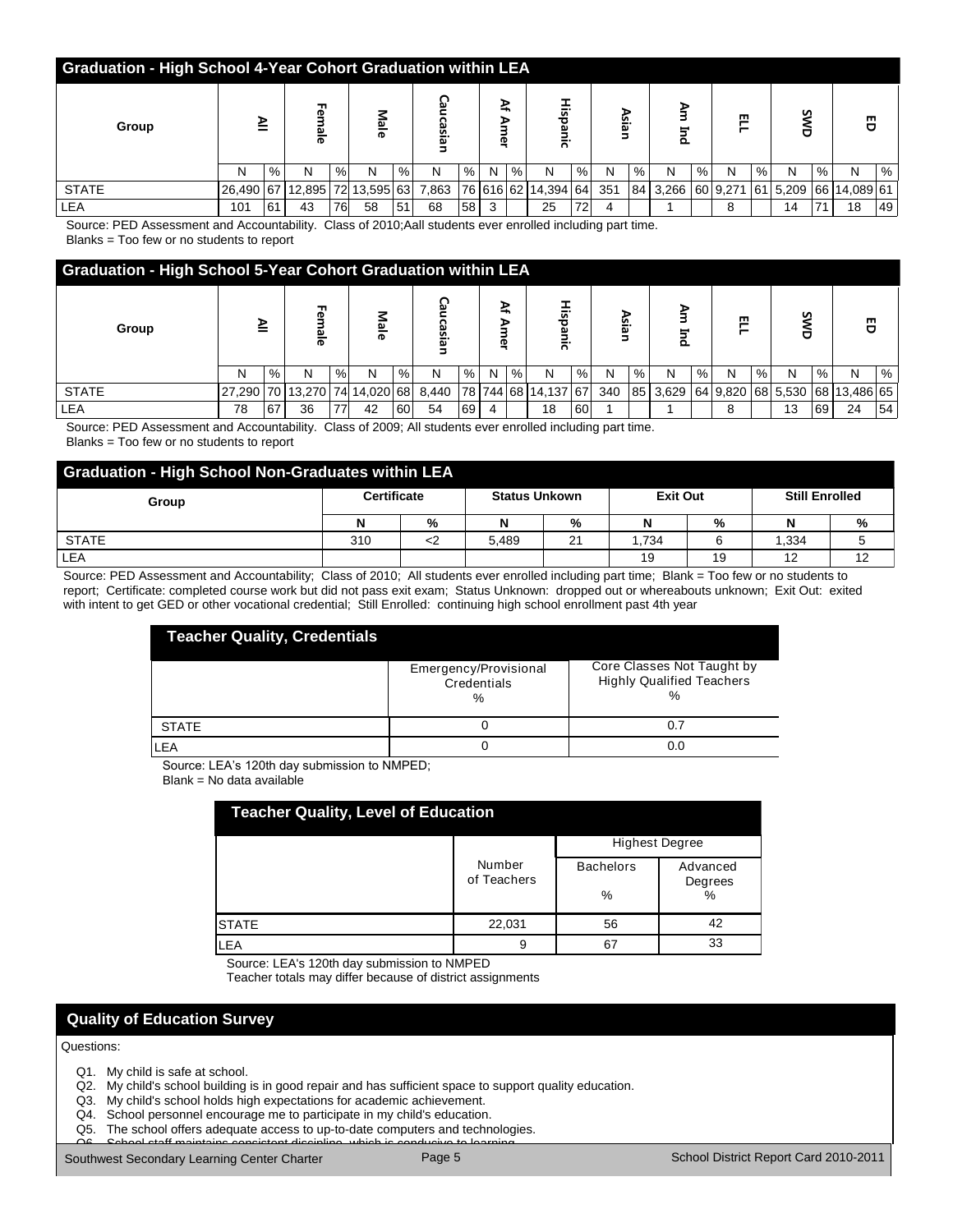Q6. School staff maintains consistent discipline, which is conducive to learning.

Q7. My child has an adequate choice of school-sponsored extracurricular activities.

Q8. My child's teacher provides sufficient and appropriate information regarding my child's academic progress.

Q9. The school staff employs various instructional methods and strategies to meet my child's needs.

Q10. My child takes responsibility for his or her learning.

| Q              |              | <b>Total</b><br>N | <b>Strongly</b><br>Agree<br>% | Agree<br>$\%$ | <b>Disagree</b><br>% | <b>Strongly</b><br><b>Disagree</b><br>% | Do Not<br>Know<br>% | <b>No</b><br>Opinion<br>$\%$ |
|----------------|--------------|-------------------|-------------------------------|---------------|----------------------|-----------------------------------------|---------------------|------------------------------|
| $\mathbf{1}$   | <b>STATE</b> | 90,980            | 36.5                          | 54.3          | 3.7                  | 1.3                                     | 3.2                 | 1.1                          |
| $\overline{2}$ | <b>STATE</b> | 91,126            | 33.0                          | 52.8          | 7.6                  | 2.6                                     | 3.1                 | 0.9                          |
| 3              | <b>STATE</b> | 91,050            | 36.9                          | 52.2          | 5.5                  | 1.4                                     | 3.1                 | 0.9                          |
| 4              | <b>STATE</b> | 91,192            | 35.9                          | 50.8          | 7.7                  | 2.0                                     | 2.1                 | 1.5                          |
| 5              | <b>STATE</b> | 91,185            | 31.0                          | 50.9          | 6.0                  | 1.9                                     | 9.2                 | 1.1                          |
| 6              | <b>STATE</b> | 91,109            | 31.7                          | 53.0          | 6.8                  | 2.5                                     | 4.7                 | 1.2                          |
| $\overline{7}$ | <b>STATE</b> | 91,168            | 25.3                          | 48.5          | 12.8                 | 3.7                                     | 7.7                 | 2.0                          |
| 8              | <b>STATE</b> | 91,172            | 44.5                          | 46.6          | 5.2                  | 1.7                                     | 1.2                 | 0.9                          |
| 9              | <b>STATE</b> | 91,082            | 32.3                          | 53.3          | 5.9                  | 1.8                                     | 5.4                 | 1.3                          |
| 10             | <b>STATE</b> | 91,006            | 38.5                          | 51.3          | 6.2                  | 1.4                                     | 1.4                 | 1.2                          |
| $\mathbf{1}$   | <b>LEA</b>   | 177               | 57.6                          | 41.8          | 0.0                  | 0.6                                     | 0.0                 | 0.0                          |
| $\overline{2}$ | LEA          | 177               | 37.3                          | 61.6          | 0.0                  | 0.6                                     | 0.6                 | 0.0                          |
| 3              | LEA          | 177               | 61.6                          | 37.9          | 0.0                  | 0.6                                     | 0.0                 | 0.0                          |
| 4              | LEA          | 177               | 51.4                          | 41.8          | 3.4                  | 0.6                                     | 0.0                 | 2.8                          |
| 5              | LEA          | 177               | 66.7                          | 32.2          | 0.6                  | 0.0                                     | 0.6                 | 0.0                          |
| 6              | LEA          | 177               | 52.0                          | 41.8          | 0.6                  | 1.1                                     | 3.4                 | 1.1                          |
| $\overline{7}$ | LEA          | 177               | 40.1                          | 41.8          | 11.3                 | 1.1                                     | 2.8                 | 2.8                          |
| 8              | LEA          | 177               | 55.4                          | 40.7          | 2.3                  | 0.0                                     | 0.0                 | 1.7                          |
| 9              | LEA          | 177               | 47.5                          | 41.8          | 5.1                  | 0.6                                     | 4.0                 | 1.1                          |
| 10             | LEA          | 177               | 57.1                          | 36.7          | 2.3                  | 0.0                                     | 2.8                 | 1.1                          |

Source: NMPED online anonymous parent survey

Blanks = No data available